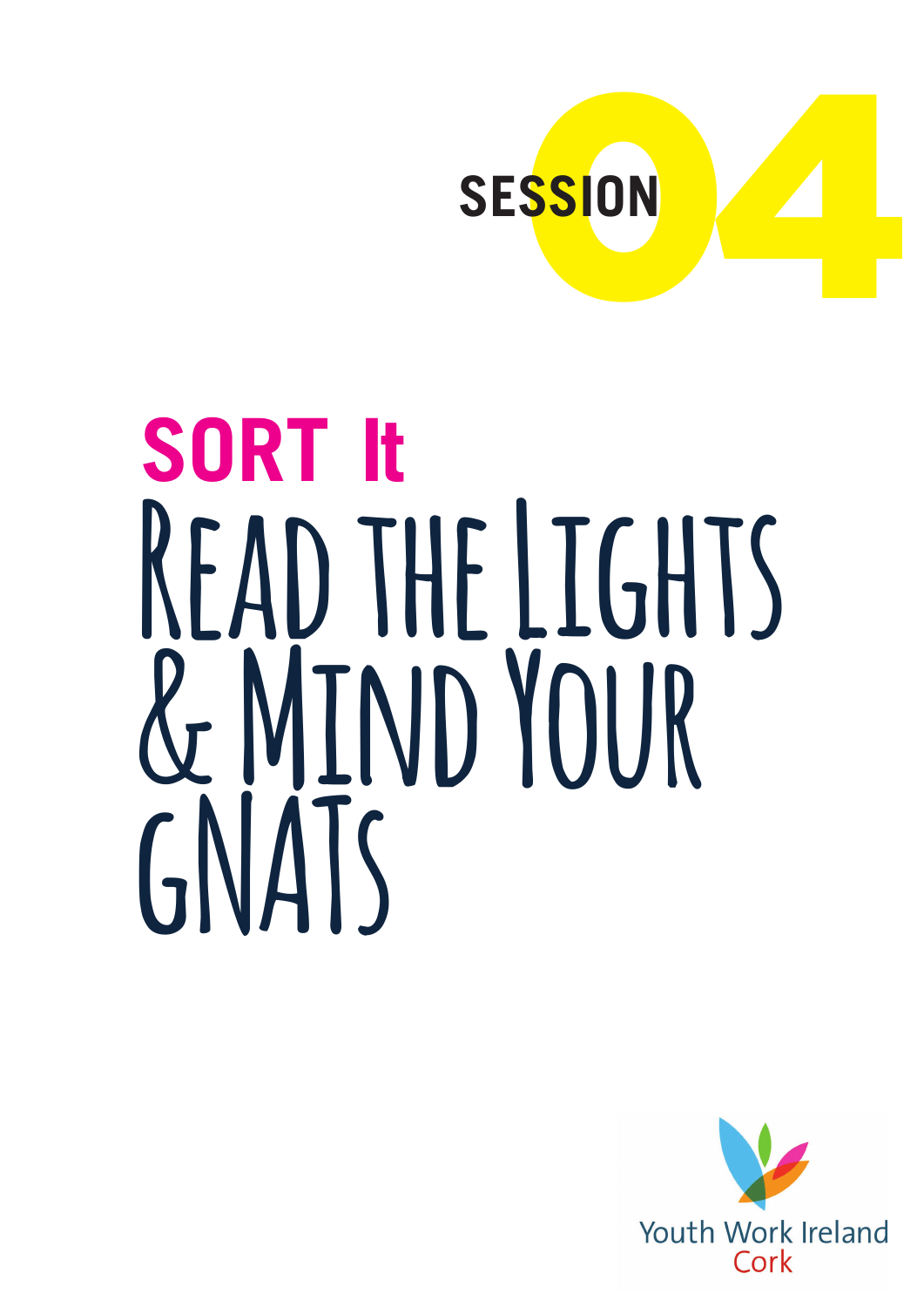# 04 **Read the Lights & Mind Your gNATs**

Please ensure you have read the notes and have a thorough understanding of the traffic lights concept and the Negative Automated Thoughts approach.

# **LEARNING OBJECTIVES**

By the end of this session participants will:

- $\triangleright$  Understand how to identify what they want from any given situation
- $\triangleright$  Be able to assess and rate challenges using green, orange or red to denote whether the challenge is something they have to accept, something that requires negotiation or an issue that they have significant control over
- $\triangleright$  Identify challenges to their own goals and lives
- $\triangleright$  Understand the role of Negative Automated Thoughts in preventing us from handling situations well.



| <b>Section</b>     | <b>Time</b> |  |
|--------------------|-------------|--|
| Trickle In         | 10          |  |
| Welcome            | 5           |  |
| 1. Read the lights | 40          |  |
| 2. gNATS           | 35          |  |
| Close              | 10          |  |

# **MATERIALS NEEDED**

SORT It Module 4 PowerPoint presentation

Flip charts in three areas of the room marked 'green' 'orange' and 'red'

Computer, projector and screen

Speakers connected to the computer to hear the video

Copies of 'Hand-out 1: Plan for Your Problemsfor all participants

Copies of 'Hand-out 2: 7 Different Types of gNATS for all participants

Copies of 'Hand-out 3: Challenge Their gNATS for all participants

Copies of 'Hand-out 4: Challenge Your gNATs for all participants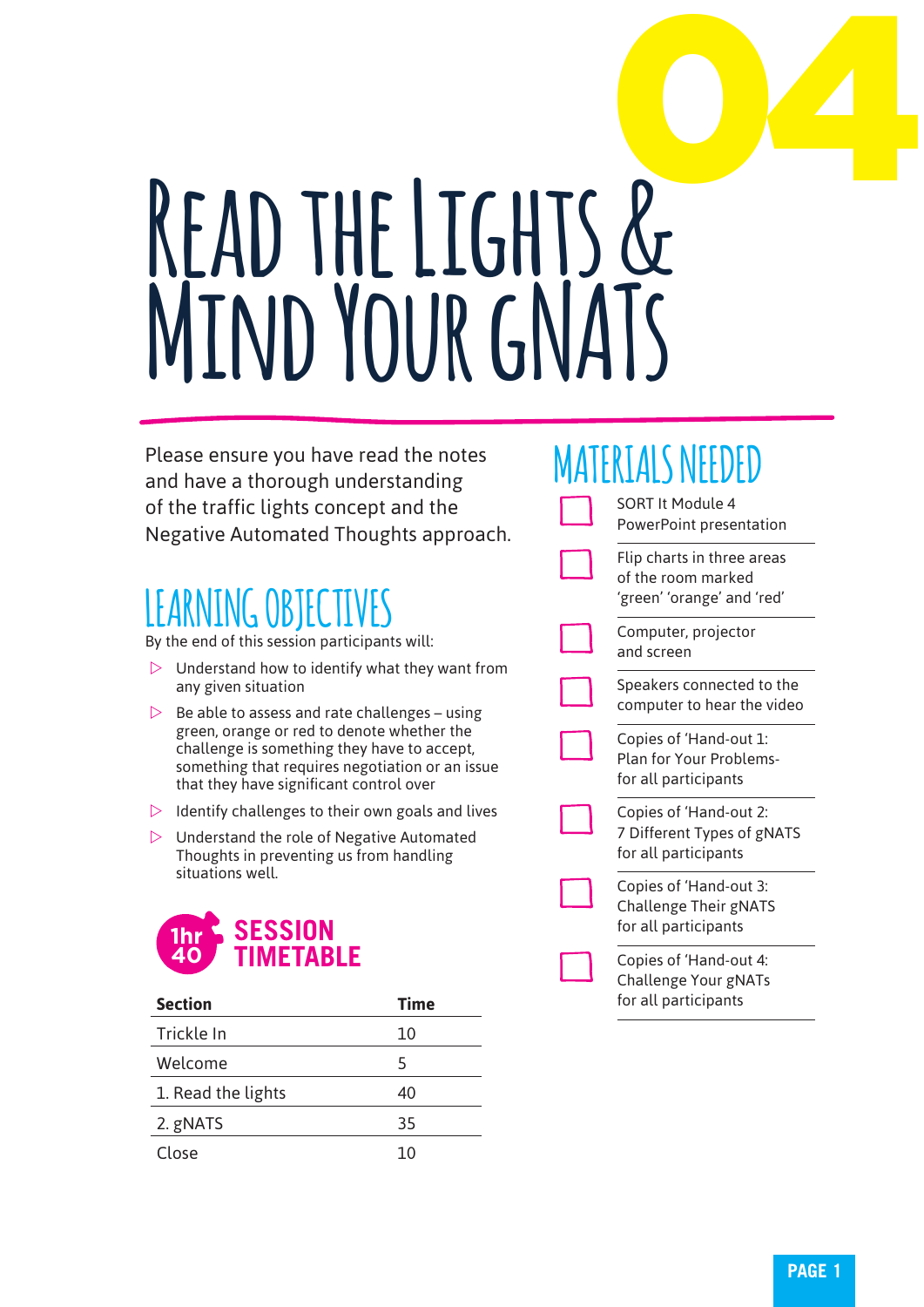

# **10 MIN Trickle In**

The 'Take the Lesson' from last week was: "*Ask participants to make one new goal this week. It might be in relation to education, work, family, friends, health or anything else".*

Have a flip-chart stuck up on the wall drawn into six sections labelled:

| Long Term      | Long term or short term |
|----------------|-------------------------|
| Brand new goal | Goal I had before       |
| Easy           | Difficult               |

Invite participants to place a stickie in each box that describes their goal, and discuss patterns emerging as participants are arriving to class. Use it as an opportunity to learn a little about the different goals the class are looking at.



**Breathing:** Start the session by practicing the breathing exercise we learned two minutes ago

- $\triangleright$  Explain that today we will practice a breathing exercise for one minute called 'square breathing'
- $\triangleright$  Explain that focussing on deep breathing has many benefits; it can help us relax and concentrate, and if we are anxious it is very helpful in reducing feelings of anxiety, it helps to push the blood from the old brain to the new brain so we can think more clearly. Some people may find breathing exercises difficult but should be gently encouraged to try, some will prefer to have their eyes open and some may like to close their eyes.
- $\triangleright$  Explain that during this exercise, participants should try to breathe deeply this means breathing right down into the rib cage so it expands out when you breathe – you can feel this is working if you place your hand on the top of your stomach and it moves in and out when you breathe.
- $\triangleright$  Point to the slide and explain that we will try 'square breathing' this means breathing in counting to four, holding counting to four, breathing out counting to four, and holding counting to four, and repeating this a few times.
- $\triangleright$  Talk the participants through the round:
	- $\rightarrow$  Inhale, 2, 3, 4
	- $\rightarrow$  Hold, 2, 3, 4
	- $\rightarrow$  Exhale 2, 3, 4
	- $\rightarrow$  Hold 2, 3, 4
- $\triangleright$  After a minute of this, ring the bell/mindfulness app, thank the participants and tell them we'll get started with the session.

**Introduction:** Remind participants that this is session four. In this session participants will learn:

- $\triangleright$  To look at challenges and difficult situations and categorise them as something they can solve easily, something that they can negotiate, or something they can't change
- $\triangleright$  To make a plan to deal with the challenge based on how they have categorised it
- $\triangleright$  To understand the psychology of Negative Automated Thoughts and how these thoughts can make challenges harder to manage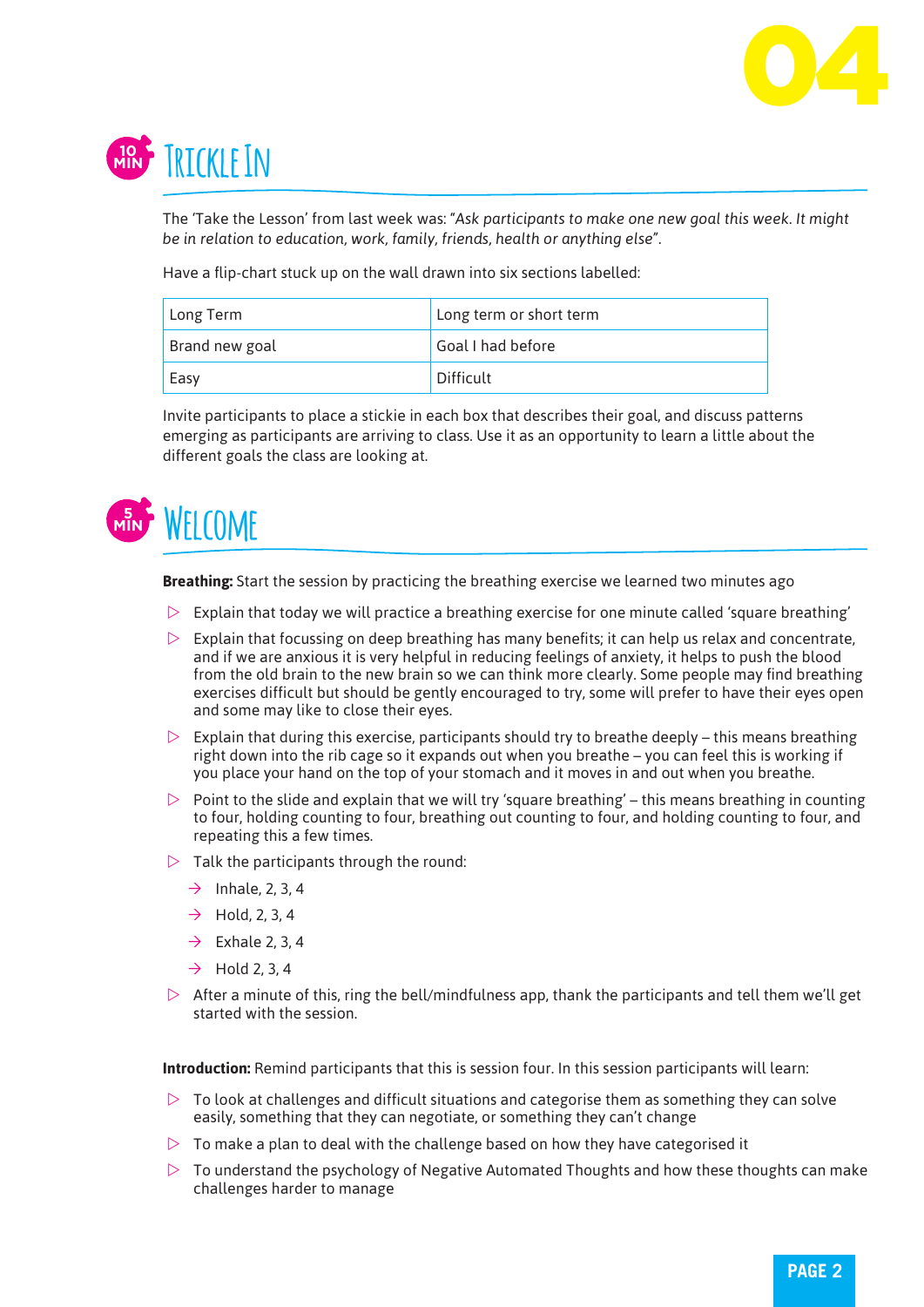



**AIM Participants understand the value of assessing a challenging situation and planning a response accordingly**

#### **OVERVIEW**

This exercise has three parts

- **1)** Group discussion
- **2)** Exercise identifying green, orange and red situations
- **3)** Small group discussion identifying situations from their own lives

#### **GROUP DISCUSSION** Æ**SLIDE 2-5**



#### **OVERVIEW**

If a young person is using the SORT it model when encountering a problem, they have shifted from old brain to new brain, remember what their goals are, and now they must decide the best way to deal with this situation so that it doesn't stop them from getting what they need. This is the part of the programme where they assess a situation with a calm mind and a clear goal, and decide on a strategy for dealing with the situation.

In the previous exercise, participants identified several barriers or challenges in achieving their own goals. Following on from this, the next concept to be tackled by the group relates to how some barriers can easily be overcome while some cannot. The aim of the traffic light exercise is to introduce participants to the concept of assessing a problem.

## **5**

#### **MIN 1 EXPLAIN THE LIGHTS AND BRIEF DISCUSSION**

- $\triangleright$  Challenges come up all the time that can stop us from reaching our goals in relation to work, education or our lives generally.
- Show participants the SORT It model again and explain that we are moving onto the third step, 'read the lights'. For this step, we understand that to respond effectively to a problem – to strategise, we need to understand what kind of problem it is.
- $\triangleright$  Problem situations can be defined into one of three categories
	- $\rightarrow$  A situation I can't change.
	- $\rightarrow$  A situation I may be able to change
	- $\rightarrow$  A situation I can change.

Each category shows the amount of flexibility that you have to change the situation. Use the following table and accompanying slides to help you have a class discussion about the three different categories of problems.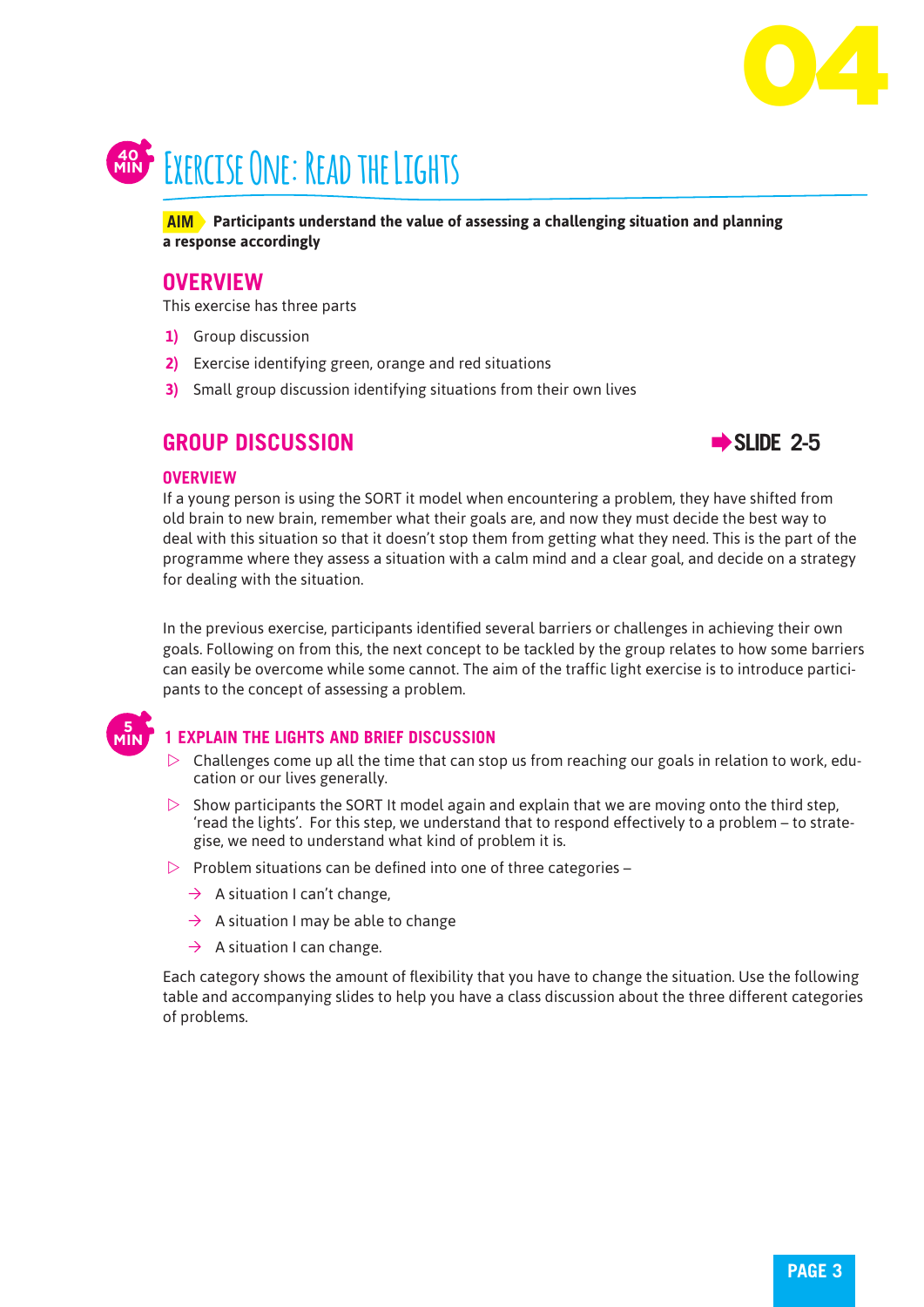

| <b>Problem</b><br>colour | this<br>means        | $\rightarrow$ Another way of<br>describing this<br>colour                                                                         | $\rightarrow$ When might this happen                                                                                                                                                                                                                                                                                                                                                                                    |
|--------------------------|----------------------|-----------------------------------------------------------------------------------------------------------------------------------|-------------------------------------------------------------------------------------------------------------------------------------------------------------------------------------------------------------------------------------------------------------------------------------------------------------------------------------------------------------------------------------------------------------------------|
| <b>Red</b>               | I can't<br>change it | $\rightarrow$ There's nothing I<br>can do to change<br>this so I have to<br>suck it up and get<br>on with it                      | $\rightarrow$ There are clear rules, which are not likely to<br>change<br>$\rightarrow$ Someone has a lot of power or authority and is<br>using this to get their way<br>Remember - A red situation is not always fair!<br>Sometimes you have to deal with someone<br>unfair to get something you want.                                                                                                                 |
| <b>Orange</b>            | I might<br>change it | $\rightarrow$ There might be<br>something I can<br>do here, let's see<br>if there's a bit of<br>give and take, I<br>can negotiate | $\rightarrow$ There are different perspectives<br>$\rightarrow$ The person you are dealing with may listen to<br>your perspective<br>$\rightarrow$ You can clearly make an argument for your<br>point of view and can identify a give or a take<br>$\rightarrow$ Remember – Sometimes you will not know if<br>you can negotiate until you try. In this scenario,<br>ask yourself - what's the worst that can<br>happen? |
| Green                    | I can<br>change it   | $\rightarrow$ There's definitely<br>something I can<br>do here I'll plan<br>how to manage it,<br>try it and see if it<br>worked   | $\rightarrow$ If we change what we are doing then the<br>situation will change. While it may be hard we<br>have control.                                                                                                                                                                                                                                                                                                |



#### **WHAT'S THE COLOUR ■ EXAMPLE 6**



- $\triangleright$  The Facilitator designates three clear areas in the room using flipchart paper -"green",, "orange" and "red". These areas are to correspond to the traffic light system introduced in the previous section.
- $\triangleright$  Following this, the facilitator should read out scenarios to the group (facilitator notes in the appendix)
- $\triangleright$  After reading out each story the facilitator should ask the class to move to the place which they believe represents the problem situation for the character in the vignette.
- $\triangleright$  Next facilitate a discussion between people who have moved in different directions, ask them why they choose this. Remember there is no completely right or wrong answer; it's about developing analytical skills. Some questions that may help:
	- $\rightarrow$  What is the problem facing (character name)?
	- $\rightarrow$  Ok, so do we think this is a problem he can fix quite easily? Do we think there might need to be negotiation/compromise on this or can (character name) not change this situation for himself?"
	- $\rightarrow$  Will everyone in this scenario act the same (if not this indicates different ways of managing the situation)
	- $\rightarrow$  "So John thinks this is a red light but Robert says this is orange, can you both explain why you chose that colour?"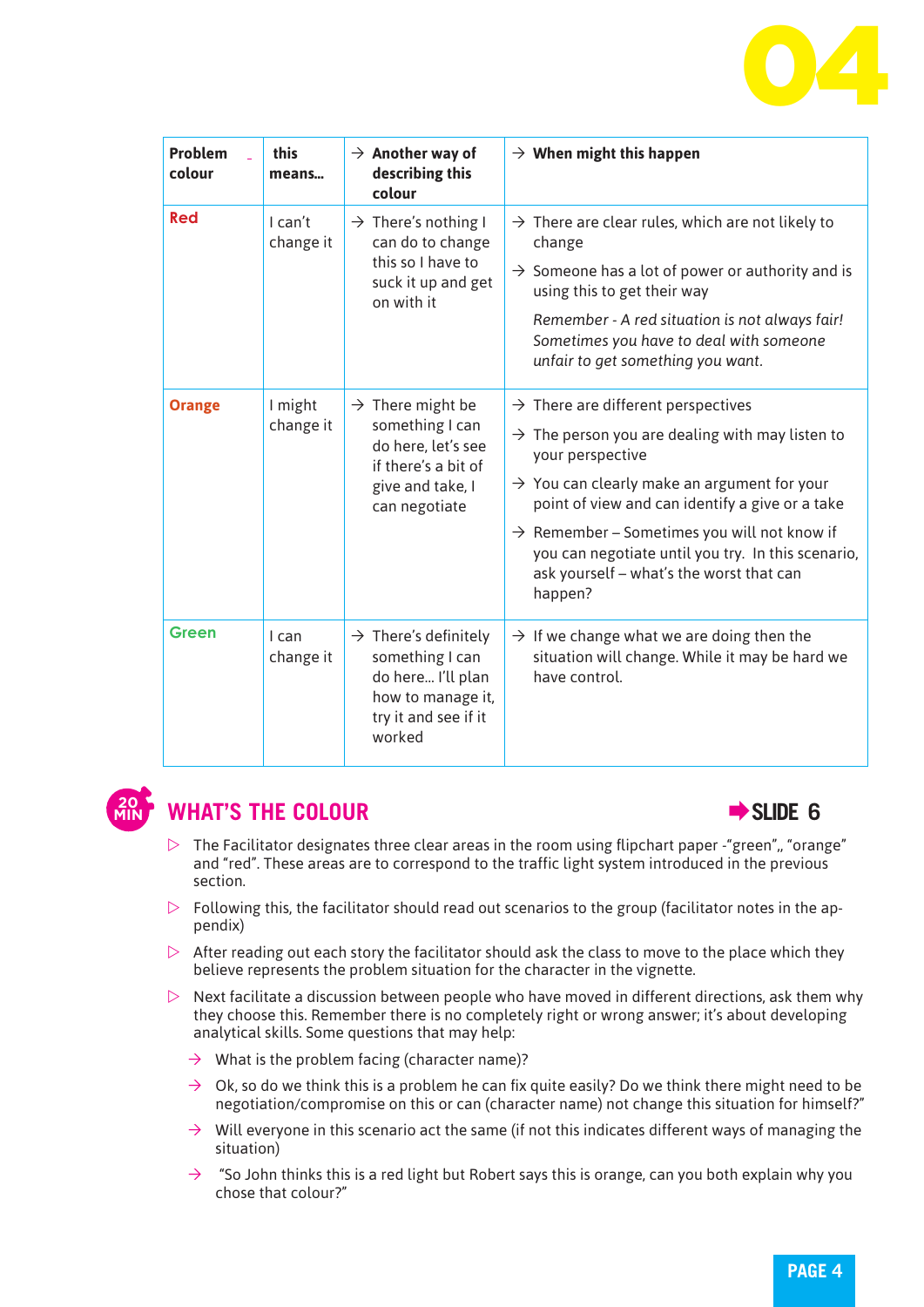



### **EIND YOUR CHALLENGES EXAMPLEMENT AND SLIDE 7**



- $\triangleright$  Ask participants to work on their own but they can discuss in pairs or threes
- $\triangleright$  They must think about their goal, or any goal they have and identify the three types of problems that could occur in relation to their own goals – something they can't change, something they might have some influence on, and something they can definitely manage. They will have to use their imagination for this but can draw on their experiences from the past too
- $\triangleright$  Walk around the group to support them in analysing each situation.

#### **SUMMARISE** Æ**SLIDE 8**



- **a)** Throughout the entire exercise, the facilitator should remind participants that the ultimate aim here is to decide how they can achieve their goals despite any barriers placed in their way. The facilitator should also highlight that this course will involve learning the strategies and psychology of dealing with each type of problem (red, orange or green).
- **b**) Show people the serenity prayer on the slide or read it out, ask if people have heard it before. Let the group know that the next exercise to is support everyone developing the wisdom around telling the difference between green, orange and red situations:

# **MINT EXERCISE TWO: NEGATIVE AUTOMATIC THOUGHTS1**

**AIM That participants understand:** 

- $\triangleright$  That they have negative automatic thoughts that make it harder for them to respond well to chal**lenges**
- $\triangleright$  That there are ways to prevent and deal with these thoughts

#### **OVERVIEW**

There are two parts to this exercise

- **a)** A discussion about negative automatic thoughts (gNATS) that can prevent us from seeing a situation clearly
- **b)** A review of some stories to see what types of negative automatic thoughts the young people might have had

#### **15 MINUS PART 1: GNAT PSYCHOLOGY DISCUSSION EXAMPLE 9**



#### **OVERVIEW**

Negative automatic thoughts are thoughts that we have, often without even realising it, that might not be true or accurate. They can stop us from achieving what we want or from seeing things as they really are. If we slow down our thinking (i.e. Shifting from Old Brain to New Brain), notice the thoughts and challenge them, we can stop them from causing us harm or making things even more difficult for us. This is very important for red situations where often we may have to deal with negative automatic thoughts. Referring to the 'when a problem comes along' slide, discuss the following psychology:

<sup>1</sup> Please add a footnote: this section is adapted from 'Pesky gNATs', which was designed and developed by Handaxe CIC, a not-for profit Community Interest Company founded by David Coyle and Gary O'Reilly. Further information can be found on www.peskygnats.com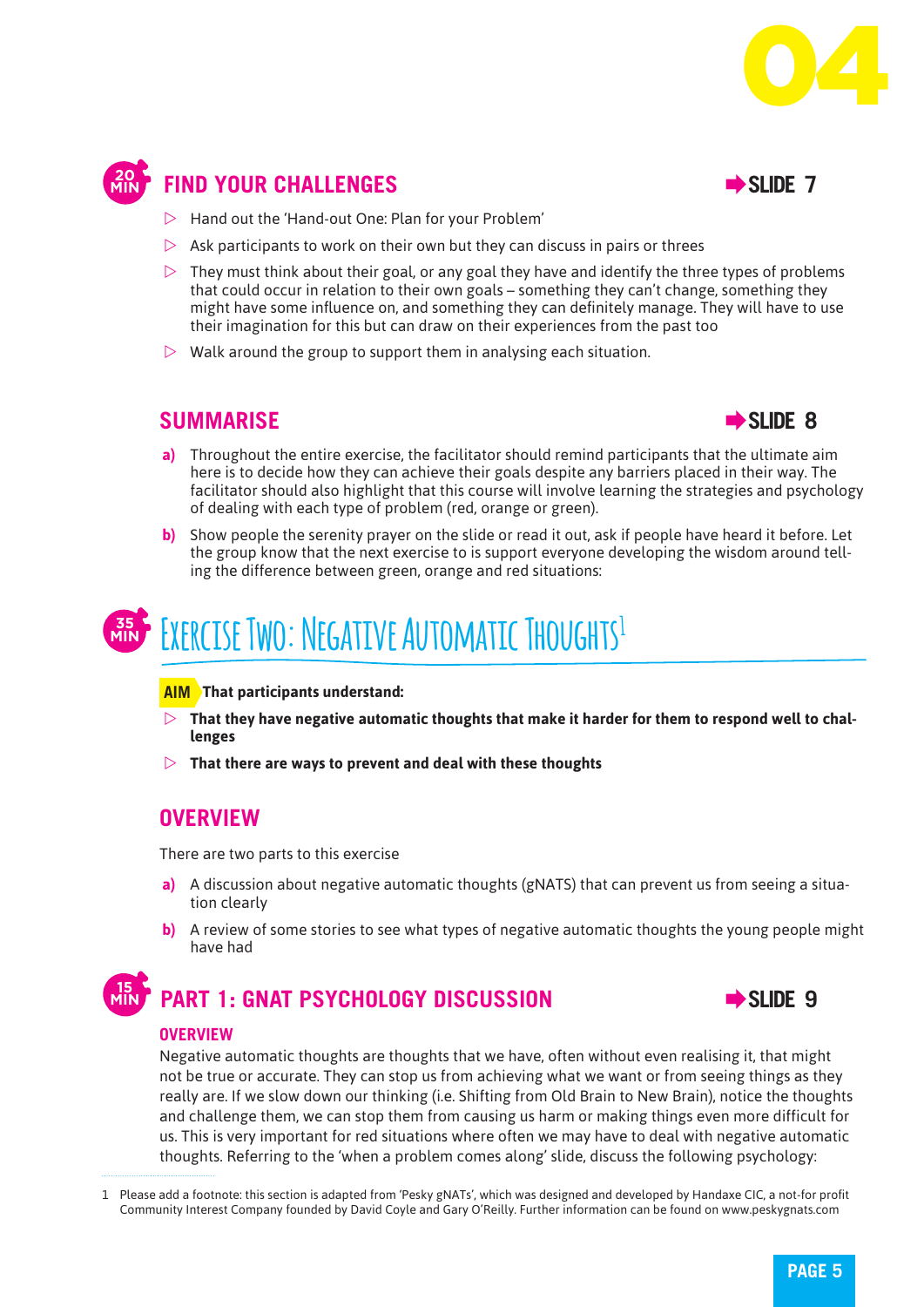



**Trigger:** Remember this from session 2? A trigger can be anything that makes us feel bad automatically, i.e. that can make us feel like fight or flight. Some triggers we may be able to easily identify, i.e. when some ignores us, we get really angry, however some may be more subtle i.e. we don't know why being around a certain person in our group/class makes us feel like shutting down and not talking.

**Automatic thoughts:** Many of our thoughts occur automatically, when these are negative or untrue this can have a really bad impact on us. If something triggers us, we can have negative automatic thoughts. If we encounter a problem situation we can have thoughts that are negative and unhelpful such as: 'I'll never be able to do this' 'I failed because I'm stupid' 'everyone else can do it', 'he hates me and that's why he's challenging me'. We may not be aware we are having these negative thoughts (hence they are automatic) and so even bringing these to our attention is an important step in changing how we feel and what we do. We will look at the types of automatic thoughts next.

**Feelings and Response:** When we are working in our old brain and we encounter a trigger, we can have a negative automatic thought. It is these thoughts which cause an emotional response (like fear, embarrassment, stress). Our emotions can then determine our response. It is important to know that we cannot easily change our triggers, and it is hard to change our emotions – **however we can change the thoughts that determine our emotions**. It is our thoughts about a situation and not the situation that determines whether we react well or badly.

**New Brain:** However, if we work in our new, problem solving, rational brain, we can slow down our thinking in challenging situations, we do this through the following steps;

- $\triangleright$  Moving from our old brain to our new brain, by calming and centering ourselves
- $\triangleright$  Becoming aware of the negative automatic thoughts that might be holding us back from using the best strategy to solve the problem. Once we are aware of automatic negative thoughts then (with a little bit of work) we can change these,
- $\triangleright$  This can change our emotions, and make it easier to engage effectively with choices we want to make to achieve our long or short term goals.

**Now Read through the 'Seven Different Types of gNATS' hand-out with the whole class**. Each gNATS has an example to illustrate each one, ask participants if they can think of any other examples.



### **MIN PART 2 STORIES: CHALLENGE THEIR GNATS**

 $\triangleright$  Participants break into pairs

**20**

- Using the handout 'challenge their gNATS, read each story aloud
- $\triangleright$  Ask the pairs to answer the four questions in relation to each story
- $\triangleright$  Facilitate a group discussion after each story and small group discussion time

When there is ten minutes left ask them to quietly complete the sheet on one or two of their own gNATS, they can discuss this with their partner if they feel comfortable.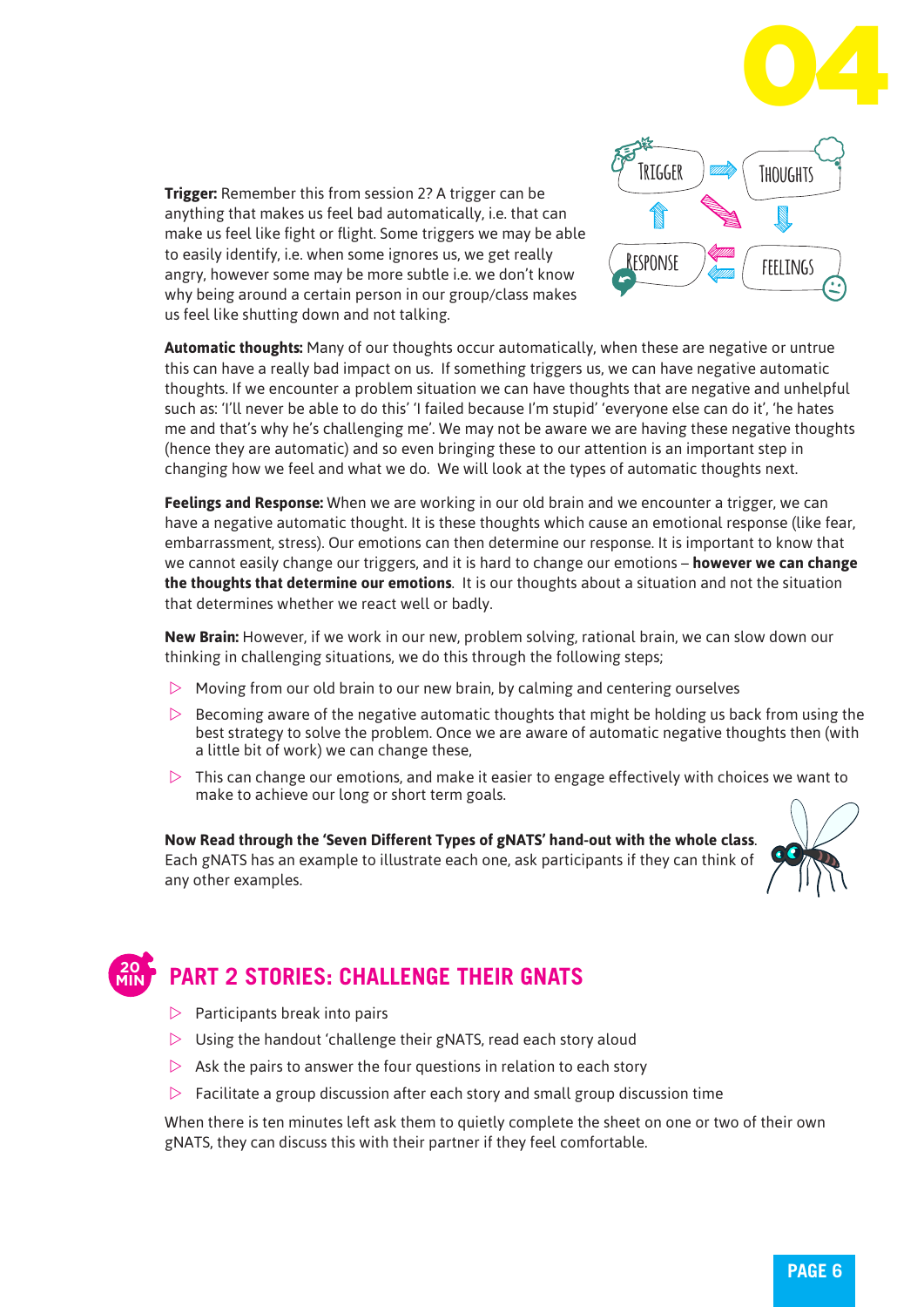

#### **SUMMARY OF LESSON**

To summarise, let the class know that:

- $\triangleright$  By taking control of their negative automatic thoughts (gNATS) then they can reduce negative emotions that can lead to them not having the best response to a situation.
- $\triangleright$  Simply by being aware of their own gNATs is a really great first step. The next thing to do is then to challenge their own thinking and by doing this the gNATS will eventually be replaced by more true and more useful thinking. This results in less negative emotions!



**AIM** Reflection: Ask everyone to say one word that describes how they are feeling right now **Take the Lesson:** Ask participants to keep an eye out for their gNATS, and come back with a story of how they've beaten one of their gNATS during the week

#### Grounding

- $\triangleright$  Explain that every week, to formally close the group that we will do the same exercise which is to ground ourselves and focus ourselves
- $\triangleright$  Ring the bell/mindfulness app
- $\triangleright$  Ask participants to take a deep breath, look at their feet and feel them on the ground, and then concentrate on feeling their hands and feet and what they are touching.
- $\triangleright$  Ask them to think about something they are feeling grateful for; this may be something about themselves, another person, something they are looking forward to etc.
- $\triangleright$  Thank the participants and wish them well until next week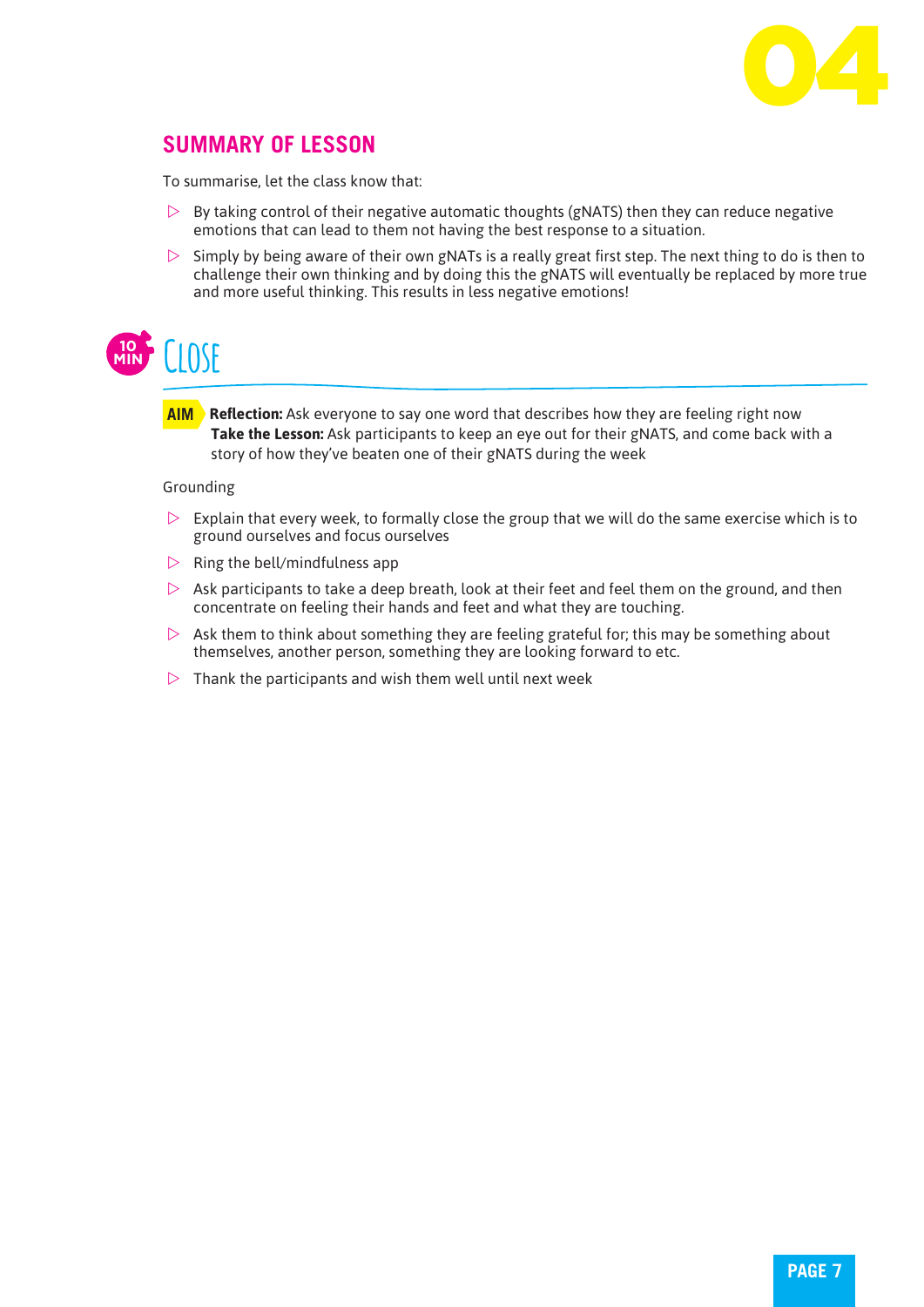

| Problem<br>Colour | <b>What it Means</b>              | <b>Another Way</b><br>of Saying it                                                                                                      | What 'green' problems could happen in<br>relation to your goal? |
|-------------------|-----------------------------------|-----------------------------------------------------------------------------------------------------------------------------------------|-----------------------------------------------------------------|
| <b>RED</b>        | I can't change it                 | There's nothing I can do<br>to change this so I have<br>to suck it up and get on<br>with it.<br>I have grit. I can get<br>through this. |                                                                 |
|                   | <b>ORANGE   I might change it</b> | There might be some-<br>thing I can do here<br>Let's see if there's a bit<br>of give and take.<br>I can negotiate.                      |                                                                 |
| <b>GREEN</b>      | I can change it                   | There's definitely some-<br>thing I can do here I'll<br>plan how to manage it.<br>This is up to me                                      |                                                                 |

#### **HAND-OUT ONE: PLAN FOR YOUR PROBLEMS**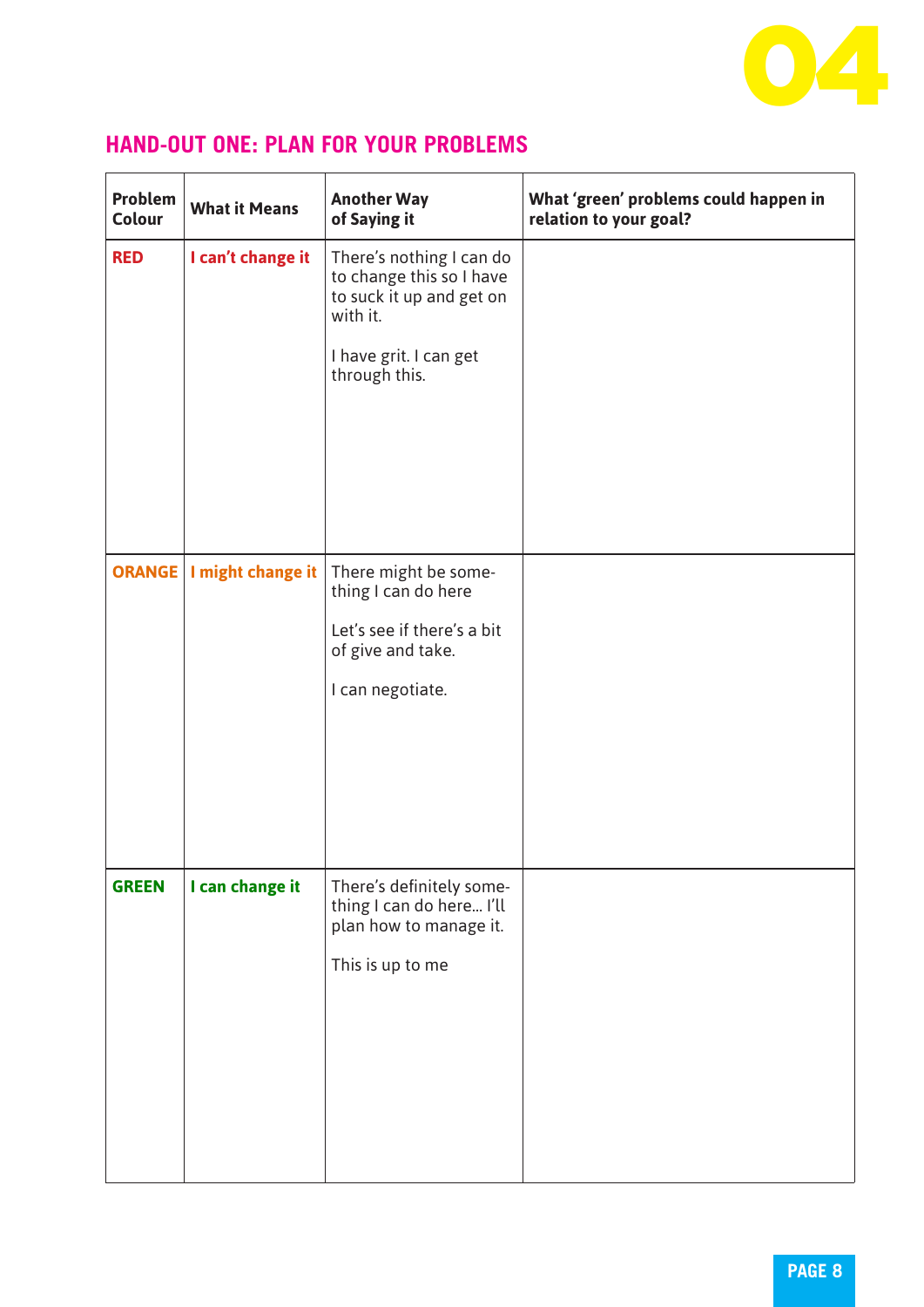

#### **FACILITATOR NOTES: WHAT COLOUR ARE THESE STORIES?**

- **a)** John is in 5th year. He has been focused on his girlfriend lately, as she has had some real problems going on with her family, as a result he has not done much study for his summer exams. He failed some of his exams at Christmas, and if he fails summer ones he may have to repeat the year. He really doesn't want this to happen. He's not sure he's smart enough to stay in school now. What's the colour?
- **b)** Jamie is working a part-time job in a cinema, which he starts at about 6pm every evening. Jamie also helps his parents out by looking after his little sister until 5pm. As he has to get a bus to work, he is regularly 15 minutes late for work every day. Jamie's manager has told him that if he is late one more time he will be fired, but Jamie has to look after his sister and thinks he has no choice but to be fired. What colour do you think this situation is?
- **c)** Brooklyn is training to be a mechanic. A month ago, his boss Paddy told him that he could start working directly with the customers this week, but today told him that he's not ready because he has a bad attitude. Brooklyn is furious because Paddy broke his promise and now he feels like quitting. Paddy won't budge on it.
- **d)** Carol is on a work placement in a restaurant kitchen as part of her course. She told the head chef that she wants to help out with the food prep. The head chef says that she hasn't proven that she can work under pressure so won't let her start food prep yet.
- **e)** Jake is called into the principal's office with his teacher who says Jake is being disruptive. Jake starts to explain that he knows he used to be disruptive but lately has been really trying in class and it wasn't actually him who threw the other classmates books out the window. The teachers' word is taken over his own. Jake feels like he will explode, the teacher is wrong and the principle should not listen to him. What colour is this situation for Jake?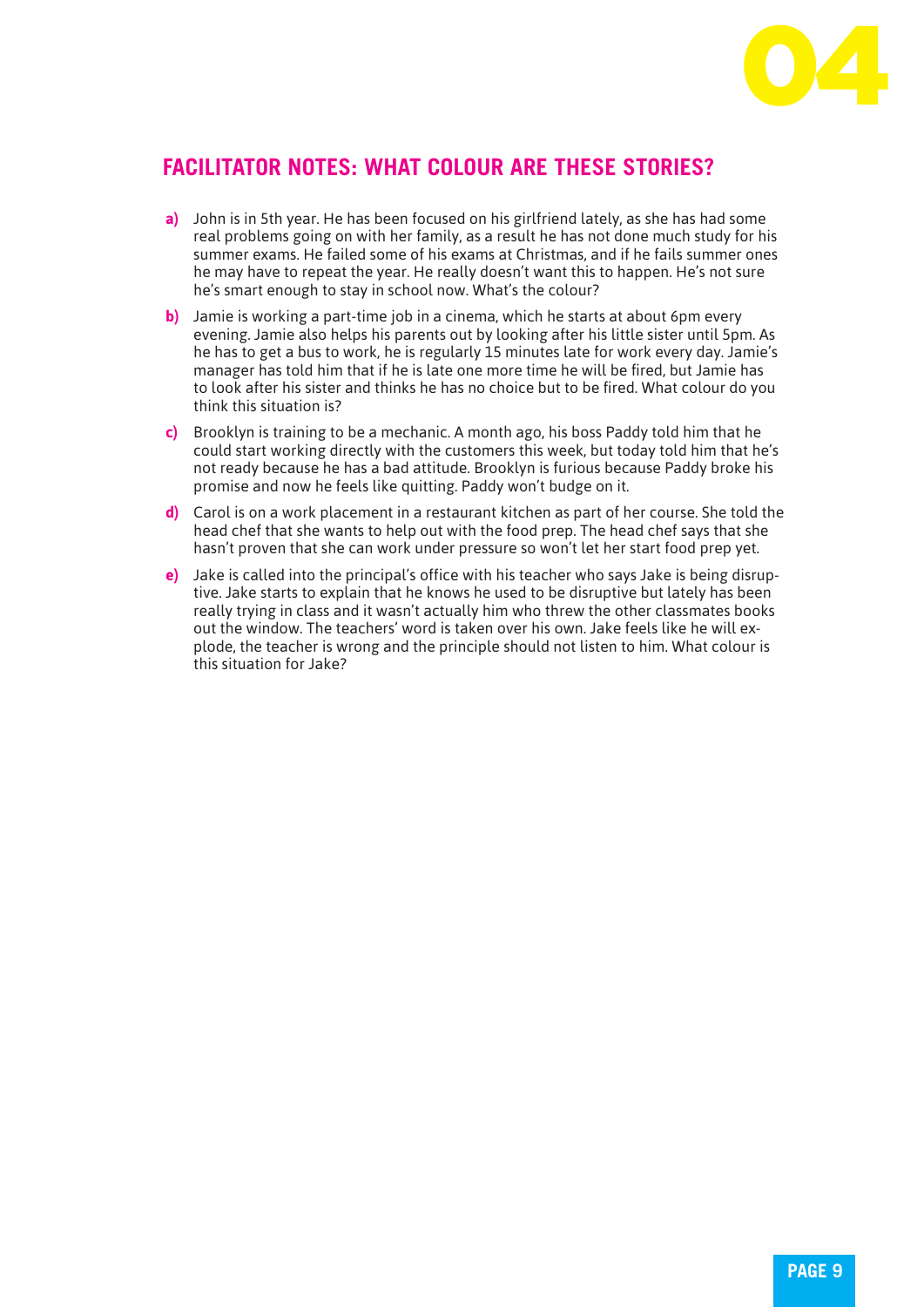

#### **HAND-OUT TWO: 7 DIFFERENT TYPES OF GNATS2 : NEGATIVE AUTOMATIC THOUGHTS**

| <b>OVER-GENERALISING GNAT</b><br>His sting makes you think: If something bad happens once, it'll happen again<br>and again<br>Example: after failing a maths test, Jamie says to himself 'I'll never be good at<br>maths'                                                                                                                            |
|------------------------------------------------------------------------------------------------------------------------------------------------------------------------------------------------------------------------------------------------------------------------------------------------------------------------------------------------------|
| <b>SELECTIVE THINKING GNAT</b><br>Her sting makes you: Only focus on the bad parts of stuff<br>Example: At the end of a party at the youth club, with great music and food<br>and loads of fun, Jenny got into trouble for horseplay. She told everyone what<br>a terrible night it was and didn't point out any of the good stuff.                  |
| <b>BLACK AND WHITE THINKING GNAT</b><br>His sting makes you: think everything is either good or bad, with no in<br>between.<br>Example: Jack's Dad told him that he didn't like one of the lads he was<br>hanging around with and Jack is furious because he thinks his dad hates his<br>friends.                                                    |
| <b>PERSONALISING GNAT</b><br>Her sting makes you: blame people for doing things to you, even if what they<br>were doing wasn't anything to do with you<br>Example: Jenny tells Melanie she can't come over that evening because she<br>has to go to her Nana's. Melanie decides that Jenny doesn't like her and that's<br>why she's not coming over. |
| <b>JUMPING TO CONCLUSIONS GNAT</b><br>His sting makes you: presume something, even if you don't have anything to<br>back it up<br>Example: Alex came home and found money gone from his bedside table. He<br>presumed it had been stolen by his sister Lorraine (Alex forgot he had put it<br>away somewhere earlier)                                |
| <b>PREDICTING THE FUTURE GNAT</b><br>Her sting makes you: presume all the worst possible things are going to<br>happen<br>Example: Courtney says that her brother's never going to get off drugs                                                                                                                                                     |
| <b>CHEWING OVER IT GNAT</b><br>His sting makes you: spend all the time thinking over and over about<br>something bad that happened<br>Example: Gary's mam told him that he was lazy before he left for school. Gary<br>spent the rest of the day thinking about it and being angry about it                                                          |

<sup>2</sup> This is adapted from www.peskygnats.com and the National Family Support Network's young people's support programme (www.nfsn.ie)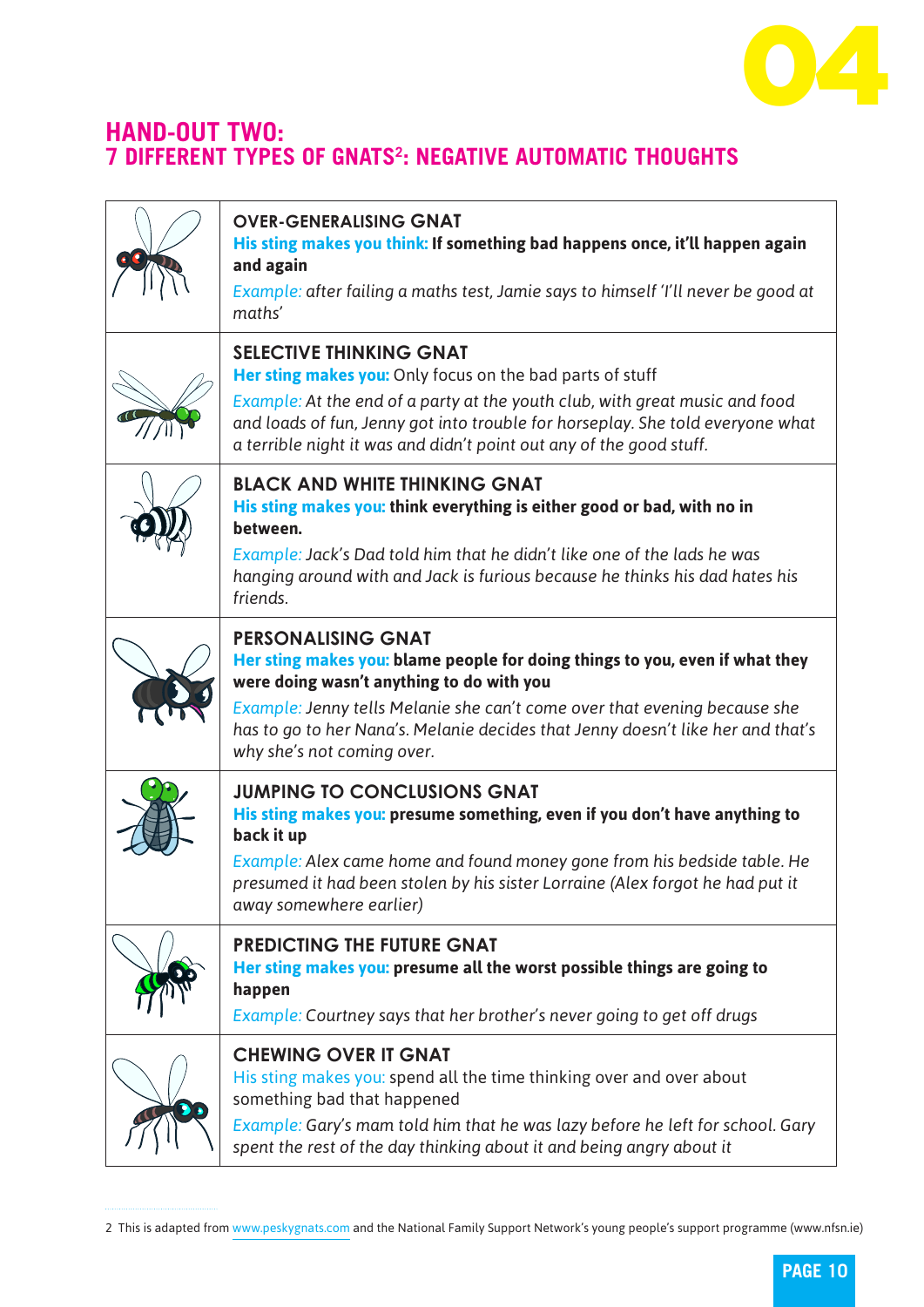

## **HAND-OUT THREE: CHALLENGE THEIR GNATS**

For each of the following stories, challenge their gNATS:

## **Lucy**

Lucy works in Penney's and she is told by her supervisor to go and arrange the new jumpers by colour and size. Lucy is supposed to go on her 15-minute break now but her supervisor says it's urgent. She gets annoyed with her supervisor and says, 'you think I'm really lazy and that's why you're making me do this' and 'you gave everyone else their break on time… why are you always picking on me'. Her supervisor becomes very annoyed and says she will get a warning.

- 1) What gNATs are stinging Lucy?
- 2) Are her thoughts true?
- 3) Is there another possible explanation? What is it?
- 4) Flip it to the positive; what could Lucy think instead?

#### **Jamie:**

Jamie's parents are fighting downstairs. He starts feeling really sad and agitated because lots of his friends' parents have split up, and he doesn't want to move out of the house. He finds it hard to concentrate on his homework for the rest of the night and also starts freaking out about getting kicked out of class for not doing his homework.

- 1) What gNATs are stinging Jamie
- 2) Are her thoughts true
- 3) Is there another possible explanation? What is it?
- 4) Flip it to the positive; what could Jamie think instead?